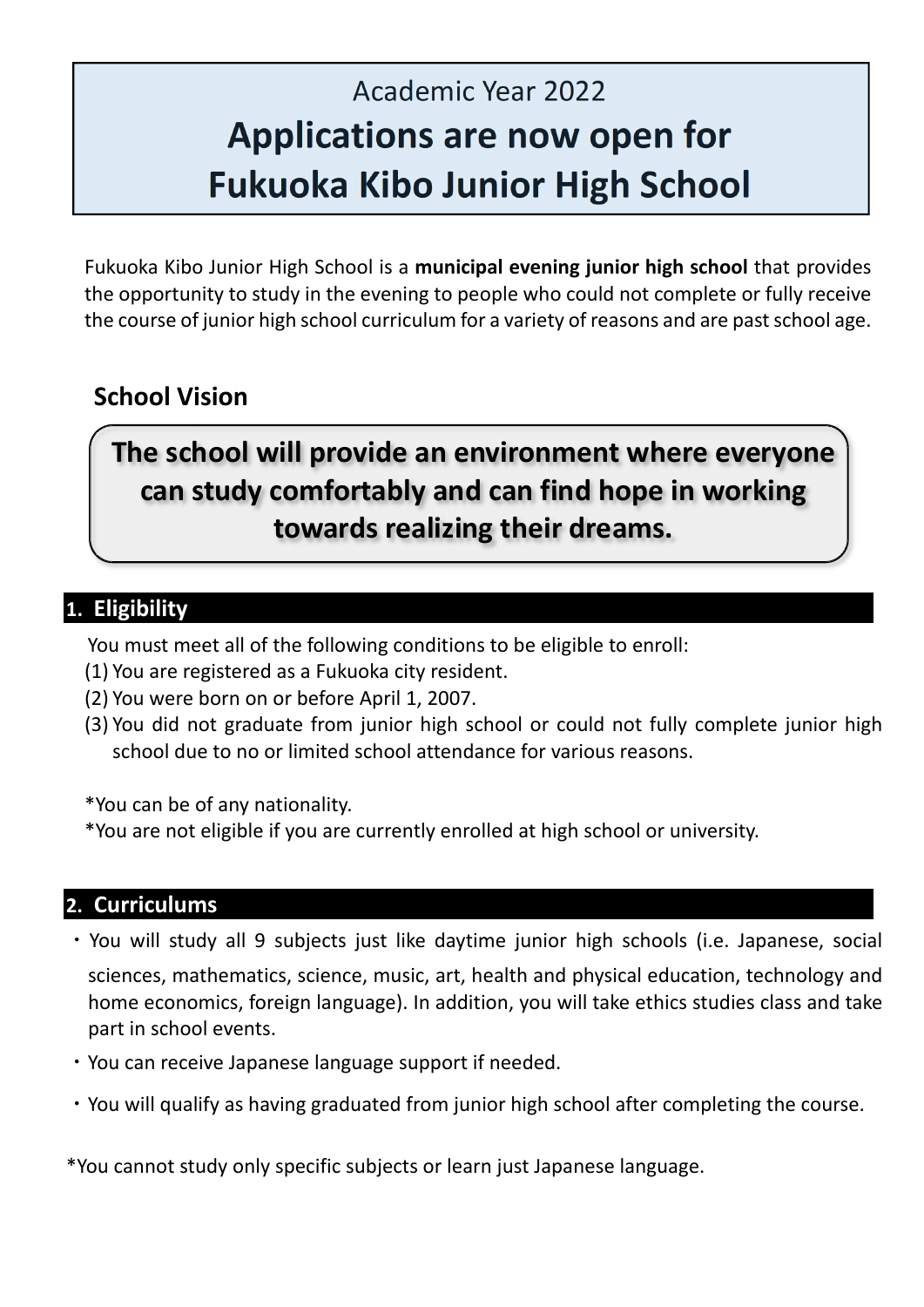#### **3. School hours and days**

- ・You will study from 5:50 p.m. until 9:20 p.m. from Monday to Friday.
- ・Each class is for 40 minutes, and you will be taught 4 classes a day.

#### **4. Fees**

- ・You do not have to pay tuition fees and all textbooks are provided free of charge.
- ・You have to cover the cost of your personal school supplies, such as notebooks and pencils. You will also have to pay for school trips.

#### **5. Commute to school**

- ・You must commute on foot, by bicycle or by public transport, such as subway or bus.
- ・You cannot come to school by car or by motor bike.

#### **6. Application process**

#### (1) Submit your application form

**① What to submit** 

Application form (there is a set application form.)

**② When to apply** 

Between December 27, 2021 and January 31, 2022. (Same day postmark is deemed valid.)

#### **③ How to submit your application**

You can submit your application form in person, by post or email or online via the Fukuoka City Board of Education Secretariat website.

\*The office is open between 9 a.m. and 5:30 p.m. Monday to Friday if you want to hand in your application form in person.

(The office is closed on public holidays and between December 29 and January 3.)

#### **④ Where to submit your application**

Education Policy Section, Board of Education Secretariat, Fukuoka City

#### (2) Attend an interview

- ・You will be asked about: how long you could or could not attend your junior high school, about your academic and health situations, about why you are interested in coming to Kibo junior high school, about how you will come to school if accepted and other questions.
- ・Fukuoka City Board of Education Secretariat will contact you about when and where your interview will be held.

(3) Receive a decision on your application

・You will be notified in writing of the decision between February and March, 2022.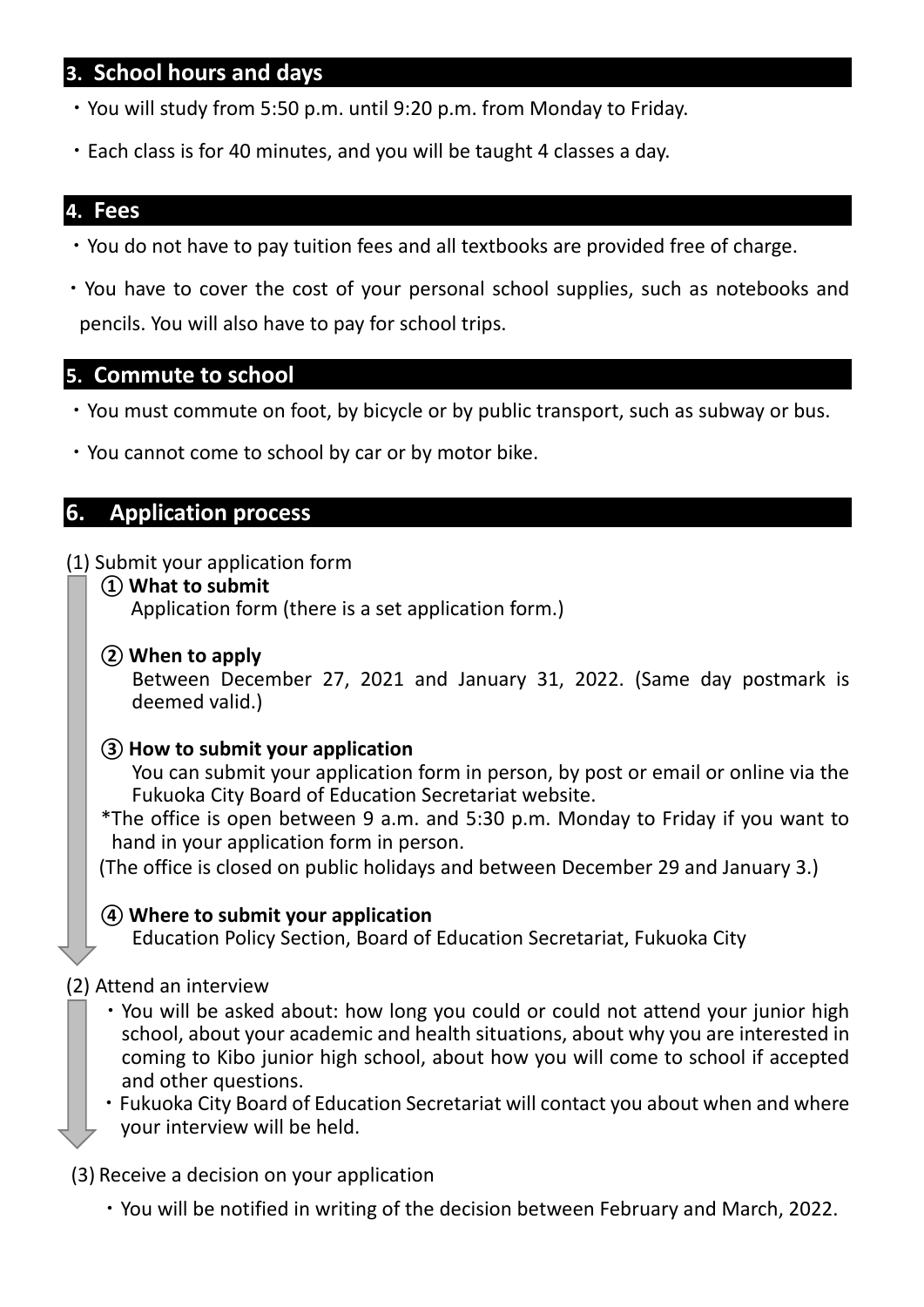### **7. All inquiries and applications must be directed to:**

Education Policy Section, Board of Education Secretariat, Fukuoka City

〒810‐8621 1‐8‐1 Tenjin, Chuo‐ku, Fukuoka City

Telephone: 092‐711‐4412 (open between 9 a.m. and 5:30 p.m. Monday to Friday) Fax: 092‐711‐4600

Email: kyoikuseisaku.BES@city.fukuoka.lg.jp

### **8. School location**



【School Address】

Fukuoka City Education Center, 3‐10‐1 Momochi, Sawara‐ku, Fukuoka City

【Access to the School】

Approximately 10 minutes' walk from Fujisaki Station on the Fukuoka City Subway Airport Line or from the Fujisaki Bus Terminal.

\*The school will open in April 2022. Until then, please direct all your inquiries to the Education Policy Section as the school will not be manned with staff.